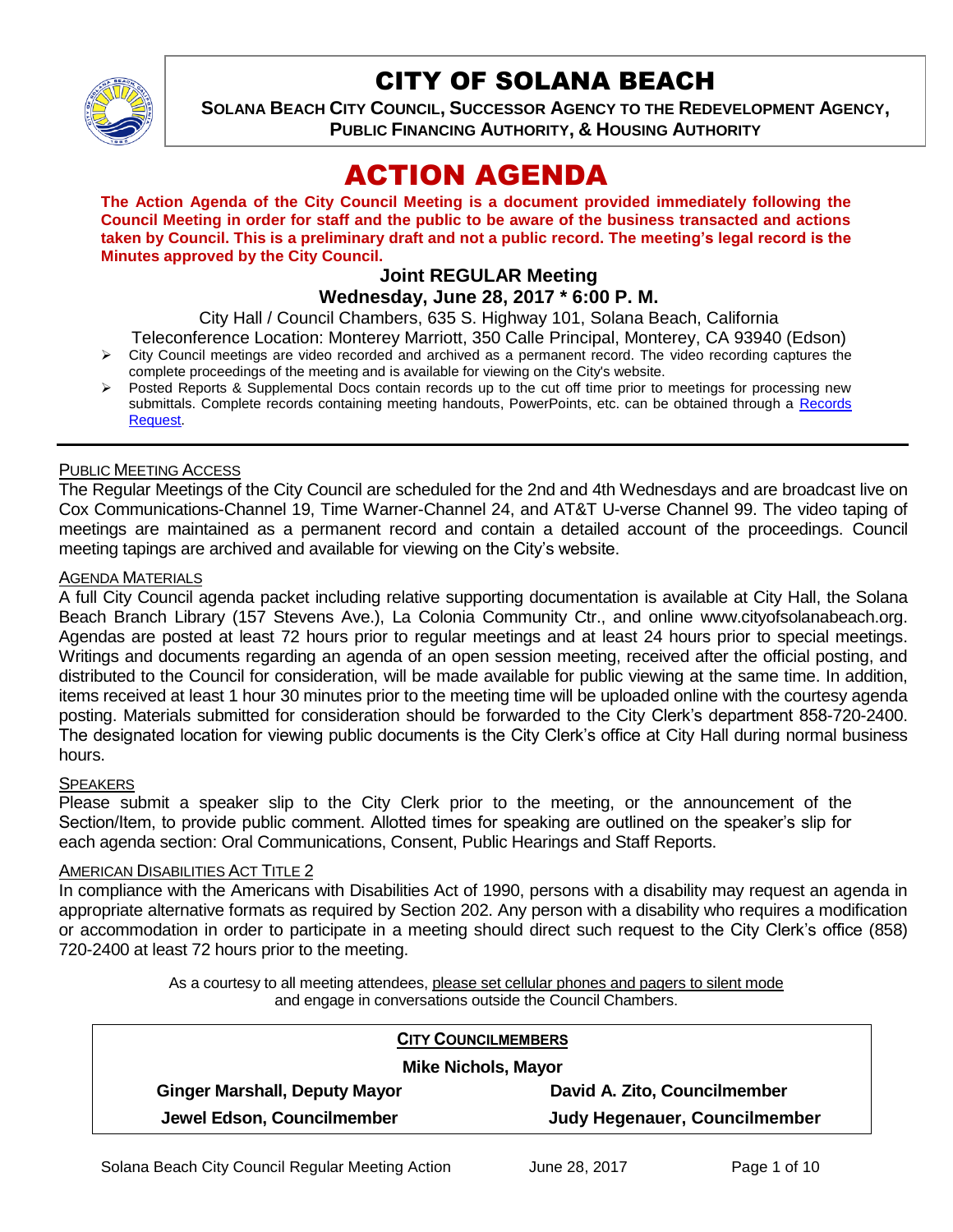Gregory Wade City Manager

Johanna Canlas City Attorney

Angela Ivey City Clerk

#### SPEAKERS:

Please submit your speaker slip to the City Clerk prior to the meeting or the announcement of the Item. Allotted times for speaking are outlined on the speaker's slip for Oral Communications, Consent, Public Hearings and Staff Reports.

#### READING OF ORDINANCES AND RESOLUTIONS:

Pursuant to Solana Beach Municipal Code Section 2.04.460, at the time of introduction or adoption of an ordinance or adoption of a resolution, the same shall not be read in full unless after the reading of the title, further reading is requested by a member of the Council. If any Councilmember so requests, the ordinance or resolution shall be read in full. In the absence of such a request, this section shall constitute a waiver by the council of such reading.

## **CALL TO ORDER AND ROLL CALL:**

#### **CLOSED SESSION REPORT:** (when applicable)

## **FLAG SALUTE:**

### **APPROVAL OF AGENDA: COUNCIL ACTION: Approved 5/0**

#### **ORAL COMMUNICATIONS:**

This portion of the agenda provides an opportunity for members of the public to address the City Council on items relating to City business and not appearing on today's agenda by submitting a speaker slip (located on the back table) to the City Clerk. Comments relating to items on this evening's agenda are taken at the time the items are heard. Pursuant to the Brown Act, no action shall be taken by the City Council on public comment items. Council may refer items to the City Manager for placement on a future agenda. The maximum time allotted for each presentation is THREE MINUTES (SBMC 2.04.190). Please be aware of the timer light on the Council Dais.

#### **COUNCIL COMMUNITY ANNOUNCEMENTS / COMMENTARY:**

*An opportunity for City Council to make brief announcements or report on their activities. These items are not agendized for official City business with no action or substantive discussion.* 

## **A. CONSENT CALENDAR:** (Action Items) (A.1. - A.10.)

Items listed on the Consent Calendar are to be acted in a single action of the City Council unless pulled for discussion. Any member of the public may address the City Council on an item of concern by submitting to the City Clerk a speaker slip (located on the back table) before the Consent Calendar is addressed. Those items removed from the Consent Calendar by a member of the Council will be trailed to the end of the agenda, while Consent Calendar items removed by the public will be discussed immediately after approval of the Consent Calendar.

## **A.1. This Item was left blank.**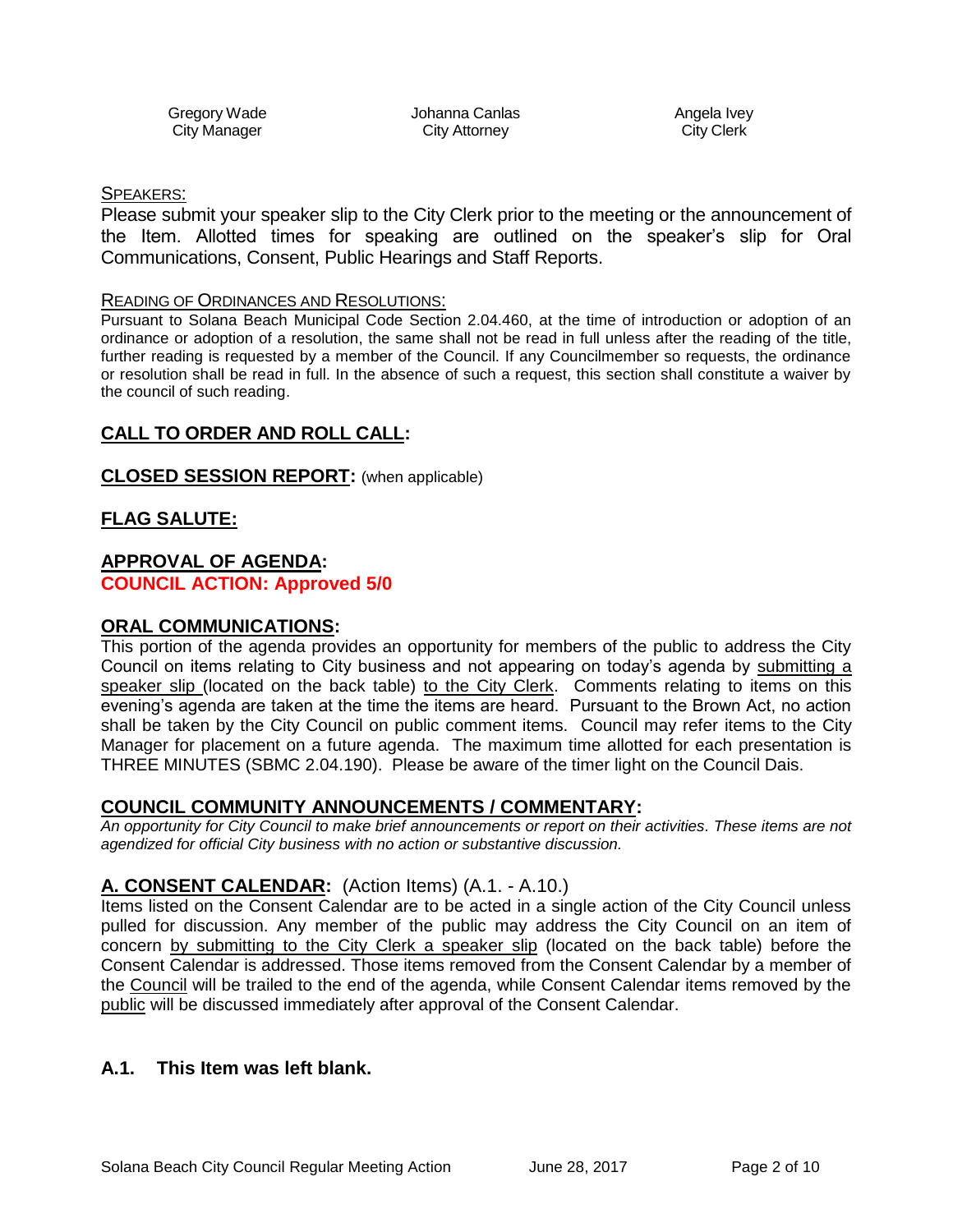### **A.2. Register Of Demands.** (File 0300-30)

Recommendation: That the City Council

1. Ratify the list of demands for May 27, 2017 through June 9, 2017.

#### [Item A.2. Report \(click here\)](https://solanabeach.govoffice3.com/vertical/Sites/%7B840804C2-F869-4904-9AE3-720581350CE7%7D/uploads/Item_A.2_Report_(click_here)_-_6-28-17.PDF)

*Posted Reports & Supplemental Docs contain records up to the cut off time, prior to the start of the meeting, for processing new submittals. The final official record containing handouts, PowerPoints, etc. can be obtained through a Records Request to the City Clerk's Office.* **COUNCIL ACTION: Approved 5/0**

#### **A.3. General Fund Adopted Budget for Fiscal Year 2016-2017 Changes.** (File 0330-30)

Recommendation: That the City Council

1. Receive the report listing changes made to the Fiscal Year 2016-2017 General Fund Adopted Budget.

#### [Item A.3. Report \(click here\)](https://solanabeach.govoffice3.com/vertical/Sites/%7B840804C2-F869-4904-9AE3-720581350CE7%7D/uploads/Item_A.3_Report_(click_here)_-_6-28-17.PDF)

*Posted Reports & Supplemental Docs contain records up to the cut off time, prior to the start of the meeting, for processing new submittals. The final official record containing handouts, PowerPoints, etc. can be obtained through a Records Request to the City Clerk's Office.* **COUNCIL ACTION: Approved 5/0**

### **A.4. League of California Cities' 2017 Annual Business Meeting Voting Delegates Designees.** (File 0140-10)

Recommendation: That the City Council

- 1. Appoint Mayor Nichols, primary voting delegate, Councilmember Edson, 1<sup>st</sup> alternate, and City Manager, Gregory Wade, 2<sup>nd</sup> alternate, as the voting delegates for the 2017 Annual Business Meeting of the League of California Cities Annual Conference being held September 13-15 in Sacramento, or provide alternative appointments.
- 2. Authorize the City Clerk to attest to the appointments and submit the Official Voting Form to the League of California Cities by September 1, 2017.

[Item A.4. Report \(click here\)](https://solanabeach.govoffice3.com/vertical/Sites/%7B840804C2-F869-4904-9AE3-720581350CE7%7D/uploads/Item_A.4_Report_(click_here)_-_6-28-17.PDF)

*Posted Reports & Supplemental Docs contain records up to the cut off time, prior to the start of the meeting, for processing new submittals. The final official record containing handouts, PowerPoints, etc. can be obtained through a Records Request to the City Clerk's Office.* **COUNCIL ACTION: Approved 5/0**

#### **A.5. City Hall Passenger Elevator Upgrades.** (File 0710-35)

Recommendation: That the City Council

- 1. Adopt **Resolution 2017-089**:
	- a. Authorizing the City Engineer to accept as complete the City Hall Passenger Elevator Upgrades, Bid No. 2016-07, constructed by 24 Hour Elevator, Inc.
	- b. Authorizing the City Clerk to file a Notice of Completion.

Item A.5. [Report \(click here\)](https://solanabeach.govoffice3.com/vertical/Sites/%7B840804C2-F869-4904-9AE3-720581350CE7%7D/uploads/Item_A.5_Report_(click_here)_-_6-28-17.PDF)

*Posted Reports & Supplemental Docs contain records up to the cut off time, prior to the start of the meeting, for processing new submittals. The final official record containing handouts, PowerPoints, etc. can be obtained through a Records Request to the City Clerk's Office.* **COUNCIL ACTION: Approved 5/0**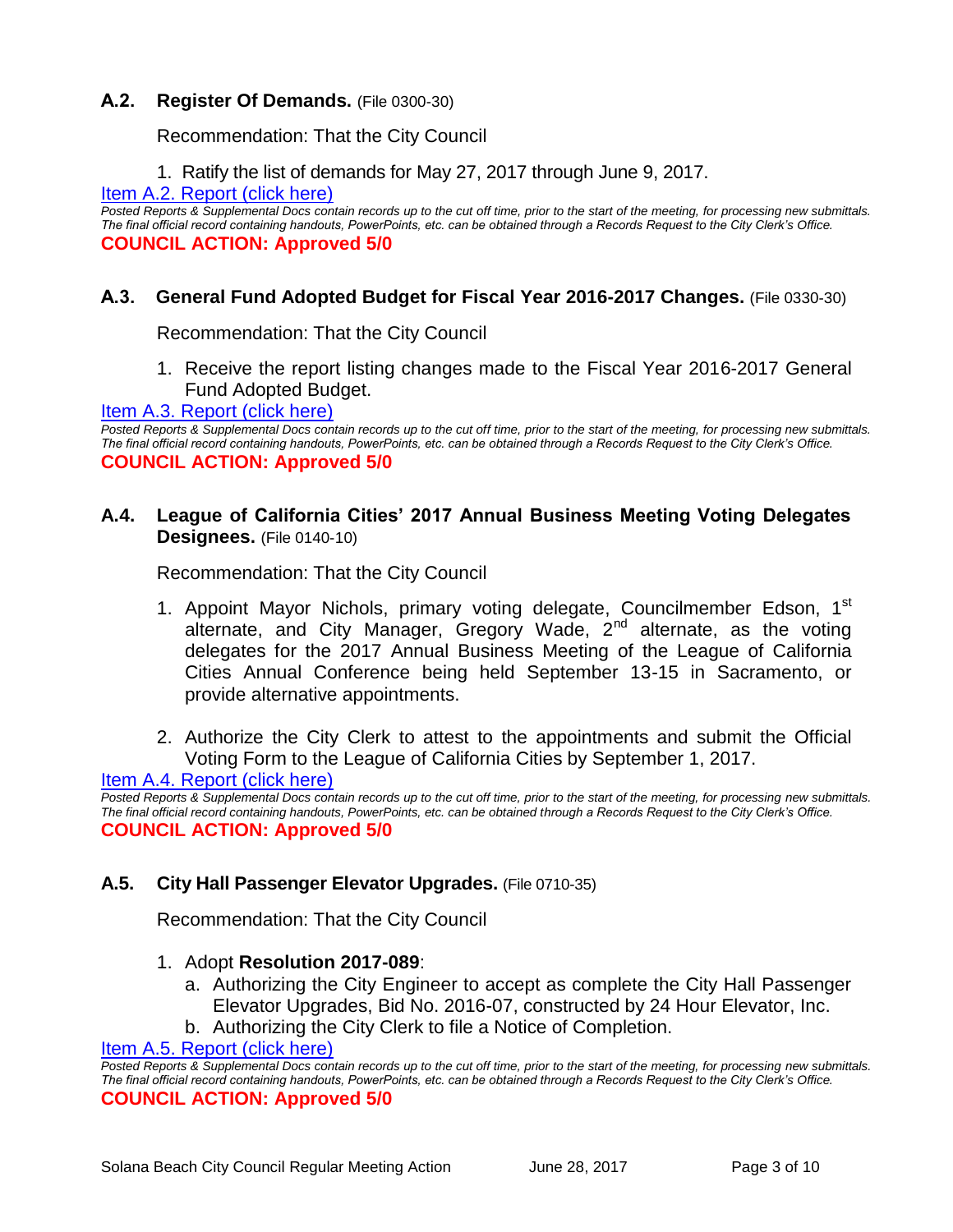## **A.6. Wastewater Bond Refunding Professional Services Agreements.** (File 0340-45)

Recommendation: That the City Council

- 1. **Resolution 2017-108** authorizing the City Manager to execute a Professional Services Agreement with Del Rio Advisors, LLC for Municipal Advisors services in connection with the possible refinancing of the 2006 Bonds.
- 2. **Resolution 2017-109** authorizing the City Manager to execute a Professional Services Agreement with Kronick Moskovitz Tiedemann & Girard for Bond Counsel services in connection with the possible refinancing of the 2006 Bonds.
- 3. **Resolution 2017-110** authorizing the City Manager to execute a Professional Services Agreement with Quint & Thimmig, LLP for Disclosure Counsel services in connection with the possible refinancing of the 2006 Bonds.
- 4. **Resolution 2017-111** authorizing the City Manager to execute a Professional Services Agreement with Hilltop Securities for Underwriting services in connection with the possible refinancing of the 2006 Bonds.

[Item A.6. Report \(click here\)](https://solanabeach.govoffice3.com/vertical/Sites/%7B840804C2-F869-4904-9AE3-720581350CE7%7D/uploads/Item_A.6_Report_(click_here)_-_6-28-17.PDF)

*Posted Reports & Supplemental Docs contain records up to the cut off time, prior to the start of the meeting, for processing new submittals. The final official record containing handouts, PowerPoints, etc. can be obtained through a Records Request to the City Clerk's Office.* **COUNCIL ACTION: Approved 5/0**

## **A.7. Special Legal Services – Nossaman LLP.** (File 0400-05)

Recommendation: That the City Council

1. Adopt **Resolution 2017-102** approving the Professional Services Agreement for Legal Services with Nossaman LLP and to authorize the City Manager to execute the agreement.

[Item A.7. Report \(click here\)](https://solanabeach.govoffice3.com/vertical/Sites/%7B840804C2-F869-4904-9AE3-720581350CE7%7D/uploads/Item_A.7_Report_(click_here)_-_6-28-17.PDF)

*Posted Reports & Supplemental Docs contain records up to the cut off time, prior to the start of the meeting, for processing new submittals. The final official record containing handouts, PowerPoints, etc. can be obtained through a Records Request to the City Clerk's Office.* **COUNCIL ACTION: Approved 5/0**

## **A.8. Sewer and Storm Drain Maintenance and Video Inspection.** (File 1040-48)

Recommendation: That the City Council

## 1. Adopt **Resolution 2017-097**:

- a. Waiving the formal construction bid process because the Request for Proposals (RFP) process provides a more efficient, effective, and convenient method for hiring a sewer maintenance contractor that would provide the higher level of service required pursuant to Solana Beach Municipal Code section 3.08.140(G).
- b. Awarding a contract to Affordable Pipeline Service, Inc. in the amount not to exceed \$431,170, in Fiscal Year (FY) 2017-18, for the Sewer and Storm Drain Maintenance and Video Inspection Agreement.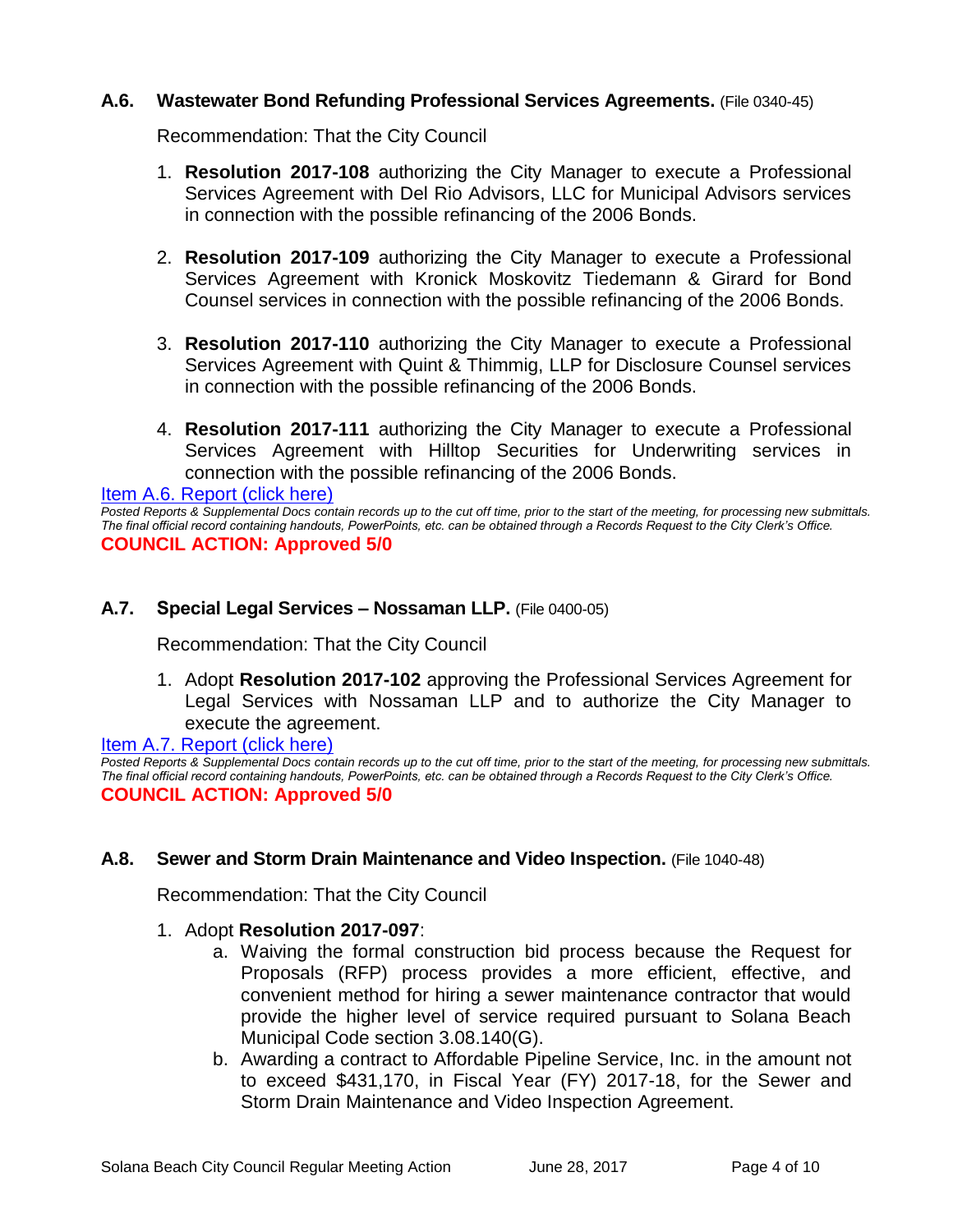- c. Authorizing the City Manager to execute the contract on behalf of the City.
- d. Authorizing the City Manager to extend the agreement for up to four additional one year terms, at the City's option, at an amount not to exceed the amount identified and budgeted for each subsequent year.

#### [Item A.8. Report \(click here\)](https://solanabeach.govoffice3.com/vertical/Sites/%7B840804C2-F869-4904-9AE3-720581350CE7%7D/uploads/Item_A.8_Report_(click_here)_-_6-28-17.PDF)

*Posted Reports & Supplemental Docs contain records up to the cut off time, prior to the start of the meeting, for processing new submittals. The final official record containing handouts, PowerPoints, etc. can be obtained through a Records Request to the City Clerk's Office.* **COUNCIL ACTION: Approved 5/0**

#### **A.9. Debt Management Policy.** (File 0340-80)

Recommendation: That the City Council

- 1. **Resolution 2017-107** approving the City of Solana Beach's Debt Management Policy.
- 2. **Resolution SA-019** approving the Successor Agency's Debt Management Policy.
- 3. **Resolution PFA-004** approving the Solana Beach Public Financing Authority's Debt Management Policy.

#### [Item A.9. Report \(click here\)](https://solanabeach.govoffice3.com/vertical/Sites/%7B840804C2-F869-4904-9AE3-720581350CE7%7D/uploads/Item_A.9_Report_(click_here)_-_6-28-17.PDF)

[A.9. Updated Report #1](https://solanabeach.govoffice3.com/vertical/Sites/%7B840804C2-F869-4904-9AE3-720581350CE7%7D/uploads/A.9._Updated_Report_1_-_06-28-17.pdf)

*Posted Reports & Supplemental Docs contain records up to the cut off time, prior to the start of the meeting, for processing new submittals. The final official record containing handouts, PowerPoints, etc. can be obtained through a Records Request to the City Clerk's Office.* **COUNCIL ACTION: Approved 5/0**

#### **A.10. City of Solana Beach's Commitment to the Paris Climate Agreement.** (File 0230-25)

Recommendation: That the City Council

1. Reaffirm the City's commitment to the goals of the Paris Climate Agreement by confirming the decision to sign on to the "We Are Still In" Open Letter and consider signing on to the U.S. Climate Mayors commitment.

[Item A.10. Report \(click here\)](https://solanabeach.govoffice3.com/vertical/Sites/%7B840804C2-F869-4904-9AE3-720581350CE7%7D/uploads/Item_A.10_Report_(click_here)_-_6-28-17.PDF)

[A.10. Supplemental Documents -](https://solanabeach.govoffice3.com/vertical/Sites/%7B840804C2-F869-4904-9AE3-720581350CE7%7D/uploads/A.10._Supplemental_Documents_-_R.pdf) R

**Posted Reports & Supplemental Docs contain records up to the cut off time, prior to the start of the meeting, for processing new submittals.** *The final official record containing handouts, PowerPoints, etc. can be obtained through a Records Request to the City Clerk's Office.* **COUNCIL ACTION: Approved 4/1 (Noes: Marshall)** 

## **B. PUBLIC HEARINGS:** (B.1. – B.4.)

This portion of the agenda provides citizens an opportunity to express their views on a specific issue as required by law after proper noticing by submitting a speaker slip (located on the back table) to the City Clerk. After considering all of the evidence, including written materials and oral testimony, the City Council must make a decision supported by findings and the findings must be supported by substantial evidence in the record. An applicant or designees for a private development/business project, for which the public hearing is being held, is allotted a total of fifteen minutes to speak, as per SBMC 2.04.210. A portion of the fifteen minutes may be saved to respond to those who speak in opposition. All other speakers have three minutes each. Please be aware of the timer light on the Council Dais.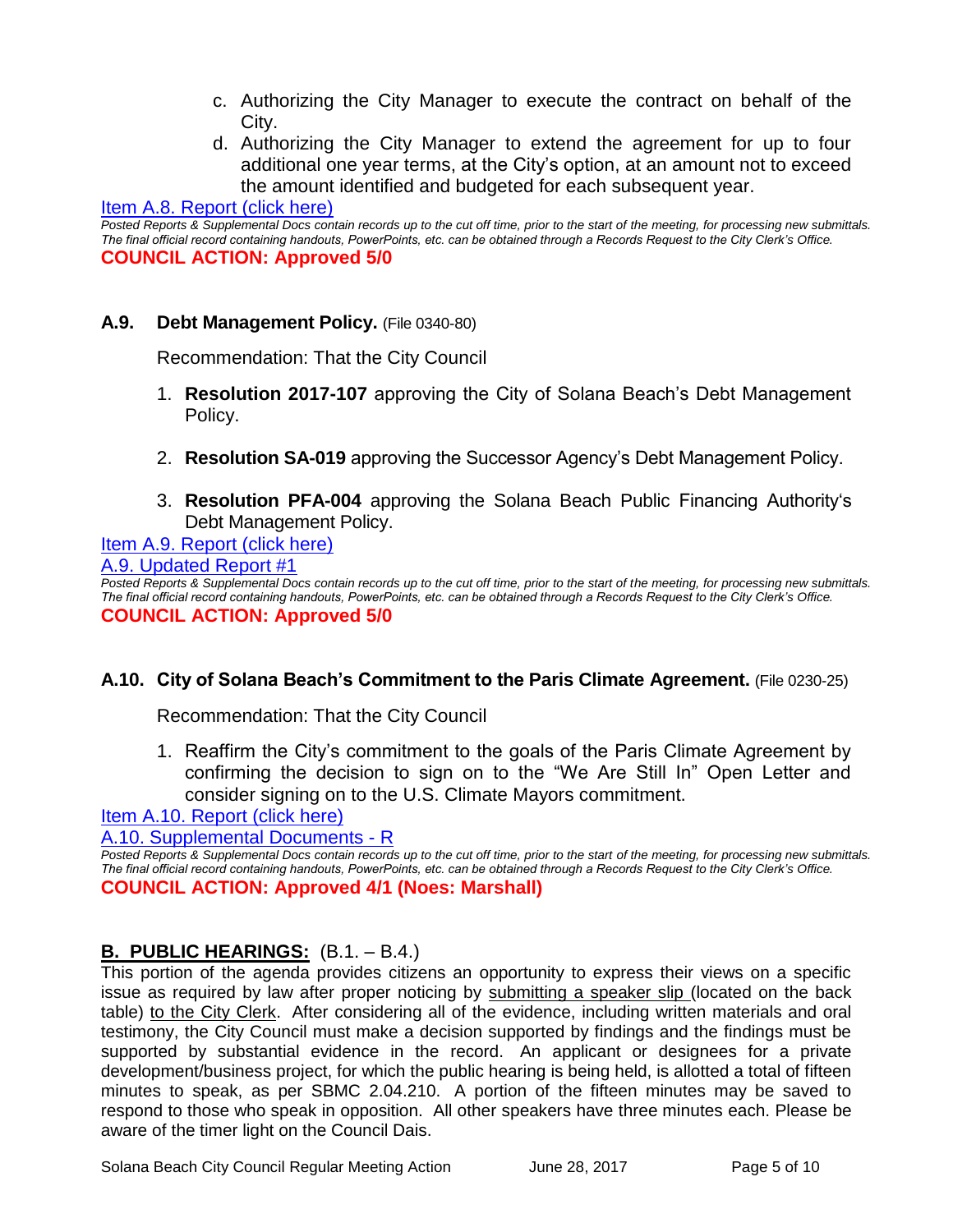## **B.1. Public Hearing: Introduce (1st Reading) Ordinance 479 Authorizing a Transportation Impact Fee Program – Establishing the Transportation Impact Fee.** (File 0840-10)

Recommendation: That the City Council

- 1. Conduct the Public Hearing: Open the Public Hearing, Report Council Disclosures, Receive Public Testimony, and Close the Public Hearing.
- 2. Introduce **Ordinance 479** establishing the Transportation Impact Fee.

#### 3. Adopt **Resolution 2017-018**:

- a. Accepting the Transportation Impact Fee Program Nexus Study, dated June 2017.
- b. Establishing the TIF and determining that the TIF shall be paid based upon the use of land set forth in the fee rate table included in the Transportation Impact Fee Program Nexus Study, dated June 2017.
- c. Establishing that the TIF shall become effective upon the effective date of Ordinance 479.

#### [Item B.1. Report \(click here\)](https://solanabeach.govoffice3.com/vertical/Sites/%7B840804C2-F869-4904-9AE3-720581350CE7%7D/uploads/Item_B.1_Report_(click_here)_-_6-28-2017.PDF)  [B.1. Updated Report #1](https://solanabeach.govoffice3.com/vertical/Sites/%7B840804C2-F869-4904-9AE3-720581350CE7%7D/uploads/B.1._Updated_Report_1__-_06-28-17.pdf)

**Posted Reports & Supplemental Docs contain records up to the cut off time, prior to the start of the meeting, for processing new submittals.** *The final official record containing handouts, PowerPoints, etc. can be obtained through a Records Request to the City Clerk's Office.* **COUNCIL ACTION: Approved 4/1 (Noes: Marshall)** 

## **B.2. Public Hearing: Streetlight Assessment for Fiscal Year 2017-18.** (File 0497-30)

Recommendation: That the City Council

- 1. Conduct the Public Hearing: Open the public hearing, Report Council disclosures, Receive public testimony, Close the public hearing.
- 2. Adopt **Resolution 2017-100** confirming the diagram and assessment; providing for the levy of the annual assessment in a special maintenance district; confirming the Engineer's Report; and ordering the transmission of charges to the County Auditor for collection.
- 3. Adopt **Resolution 2017-101** ordering the levy and collection of annual assessments for FY 2017-18.

[Item B.2. Report \(click here\)](https://solanabeach.govoffice3.com/vertical/Sites/%7B840804C2-F869-4904-9AE3-720581350CE7%7D/uploads/Item_B.2_Report_(click_here)_-_6-28-17.PDF)

*Posted Reports & Supplemental Docs contain records up to the cut off time, prior to the start of the meeting, for processing new submittals. The final official record containing handouts, PowerPoints, etc. can be obtained through a Records Request to the City Clerk's Office.* **COUNCIL ACTION: Approved 5/0**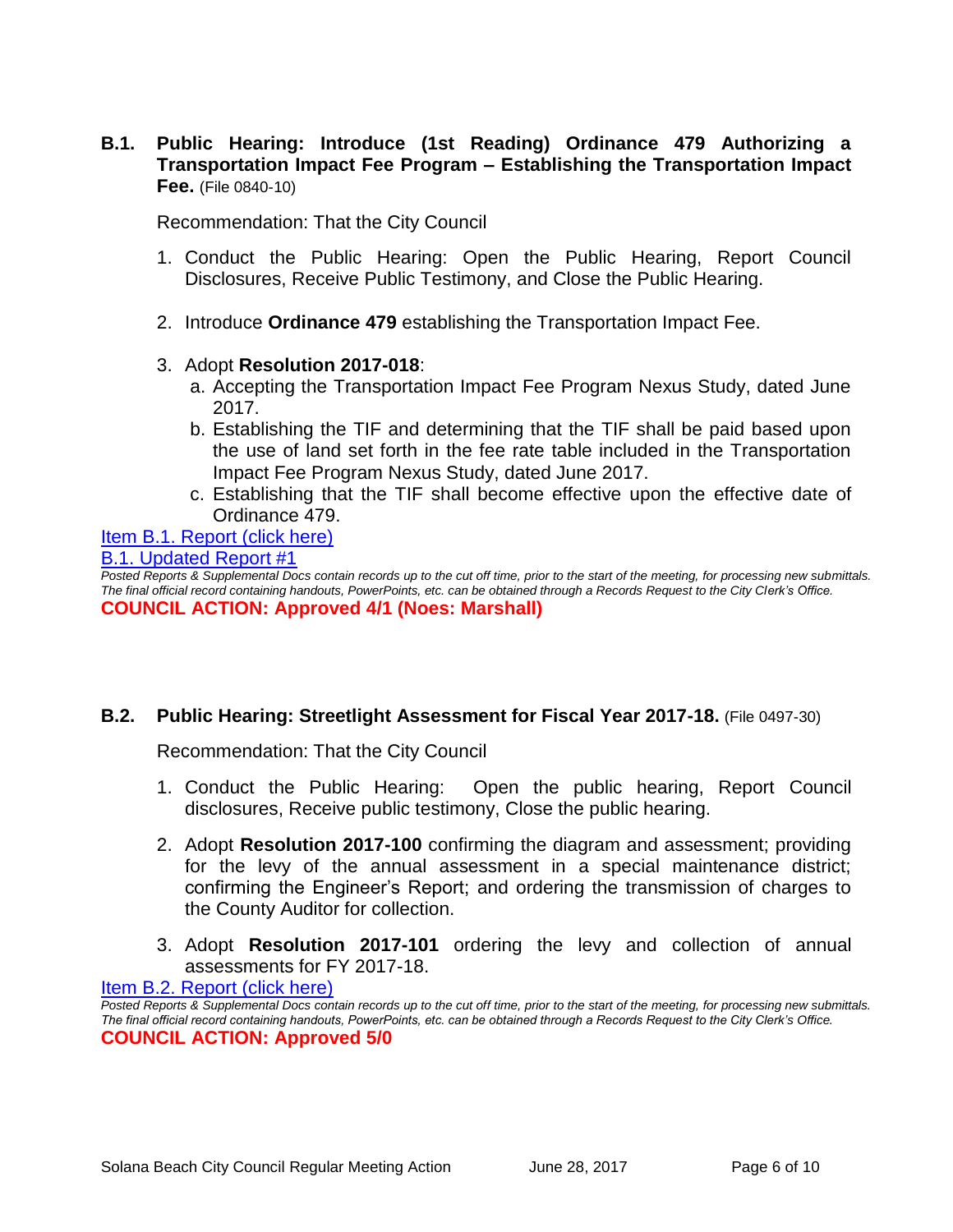#### **B.3. Public Hearing: Solana Beach Coastal Rail Trail Maintenance District.** (File 0495- 20)

Recommendation: That the City Council

- 1. Conduct the Public Hearing: Open the public hearing, Report Council disclosures, Receive public testimony, Close the public hearing.
- 2. Adopt **Resolution 2017-098**, amending and/or approving the Engineer's Report regarding the Coastal Rail Trail Maintenance District.
- 3. Adopt **Resolution 2017-099**, ordering the levy and collection of the annual assessments regarding the Coastal Rail Trail Maintenance District for Fiscal Year 2017/18.

[Item B.3. Report \(click here\)](https://solanabeach.govoffice3.com/vertical/Sites/%7B840804C2-F869-4904-9AE3-720581350CE7%7D/uploads/Item_B.3_Report_(click_here)_-_6-28-17.PDF)

[B.3. Updated Report #1](https://solanabeach.govoffice3.com/vertical/Sites/%7B840804C2-F869-4904-9AE3-720581350CE7%7D/uploads/B.3._Updated_Report_1_-_06-28-17.pdf)

*Posted Reports & Supplemental Docs contain records up to the cut off time, prior to the start of the meeting, for processing new submittals. The final official record containing handouts, PowerPoints, etc. can be obtained through a Records Request to the City Clerk's Office.* **COUNCIL ACTION: Approved 5/0**

## **B.4. Public Hearing: Commercial Solid Waste Rate Increases Fiscal Year (FY) 2017-18.** (File 1030-15)

Recommendation: That the City Council

- 1. Conduct the Public Hearing: Open the Public Hearing; Report Council Disclosures; Report written protests received; Receive Public Testimony; Close the Public Hearing.
- 2. Following the Public Hearing, if the City does not receive written protests against the proposed increases to the rates for the trash collection fees by a majority of owners of the parcels within the City, adopt **Resolution 2017-104** approving EDCO's rate review request increasing commercial solid waste and recycling rates for FY 2017-18 in accordance with the Franchise Agreement.

[Item B.4. Report \(click here\)](https://solanabeach.govoffice3.com/vertical/Sites/%7B840804C2-F869-4904-9AE3-720581350CE7%7D/uploads/Item_B.4_Report_(click_here)_-_6-28-17.PDF)

[B.4. Updated Report #1](https://solanabeach.govoffice3.com/vertical/Sites/%7B840804C2-F869-4904-9AE3-720581350CE7%7D/uploads/B.4._Updated_Report_1_-_06-28-17.pdf)

*Posted Reports & Supplemental Docs contain records up to the cut off time, prior to the start of the meeting, for processing new submittals. The final official record containing handouts, PowerPoints, etc. can be obtained through a Records Request to the City Clerk's Office.* **COUNCIL ACTION: Approved 5/0**

**C. STAFF REPORTS**: (C.1. - C.3.) *Submit speaker slips to the City Clerk.*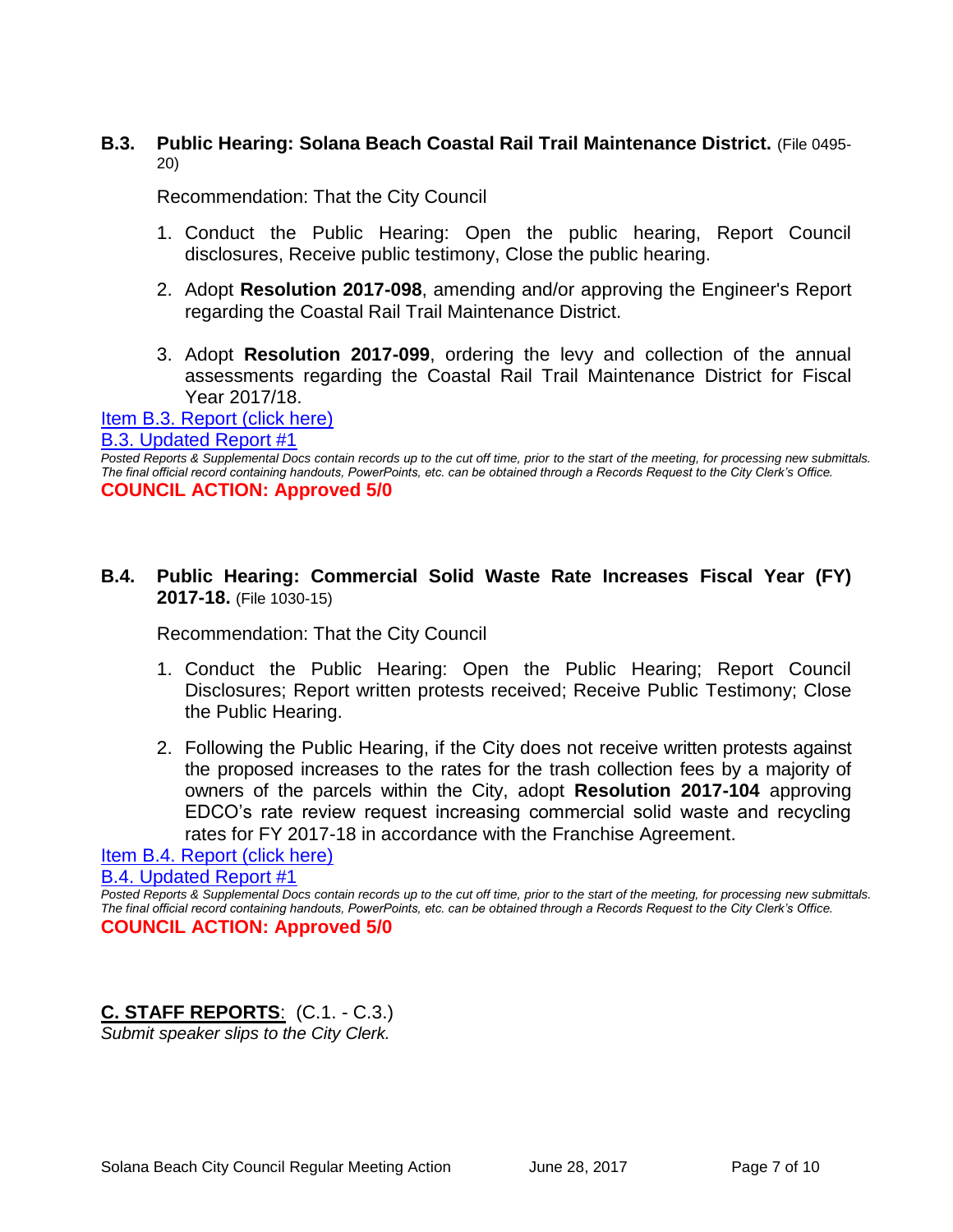#### **C.1. General and Specialized Law Enforcement and Traffic Services Agreement.** (File 0250-30)

Recommendation: That the City Council

1. Adopt **Resolution 2017-112** authorizing the City Manager to execute the Agreement for General and Specialized Law Enforcement and Traffic Services between the City of Solana Beach and the County of San Diego for a five-year term beginning July 1, 2017 through June 30, 2022.

[Item C.1. Report \(click here\)](https://solanabeach.govoffice3.com/vertical/Sites/%7B840804C2-F869-4904-9AE3-720581350CE7%7D/uploads/Item_C.1_Report_(click_here)_-_6-28-17.PDF) [C.1. Updated Report #1](https://solanabeach.govoffice3.com/vertical/Sites/%7B840804C2-F869-4904-9AE3-720581350CE7%7D/uploads/C.1._Updated_Report_1_-_06-28-17.pdf)

*Posted Reports & Supplemental Docs contain records up to the cut off time, prior to the start of the meeting, for processing new submittals. The final official record containing handouts, PowerPoints, etc. can be obtained through a Records Request to the City Clerk's Office.* **COUNCIL ACTION: Approved 5/0**

#### **C.2. Refunding Of Solana Beach Public Financing Authority, Subordinate Wastewater Revenue Bonds, Series 2006.** (File 0340-45)

Recommendation: That the City Council

1. Approve **Resolution 2017-105** authorizing the issuance and sale of Wastewater Revenue Refunding Bonds and approving certain other actions in connections therewith.

[Item C.2. Report \(click here\)](https://solanabeach.govoffice3.com/vertical/Sites/%7B840804C2-F869-4904-9AE3-720581350CE7%7D/uploads/Item_C.2_Report_(click_here)_-_6-28-17.PDF)

*Posted Reports & Supplemental Docs contain records up to the cut off time, prior to the start of the meeting, for processing new submittals. The final official record containing handouts, PowerPoints, etc. can be obtained through a Records Request to the City Clerk's Office.* **COUNCIL ACTION: Approved 5/0**

## **C.3. Adopt (2nd Reading) Ordinance 477 Subjecting the City of Solana Beach to the California Uniform Public Construction Cost Accounting Act.** (File 0370-28)

Recommendation: That the City Council

1. Adopt **Ordinance 477** that details the formation of the Solana Beach Uniform Public Construction Cost Accounting Policies and Procedures.

[Item C.3. Report \(click here\)](https://solanabeach.govoffice3.com/vertical/Sites/%7B840804C2-F869-4904-9AE3-720581350CE7%7D/uploads/Item_C.3_Report_(click_here)_-_6-28-17.PDF)

*Posted Reports & Supplemental Docs contain records up to the cut off time, prior to the start of the meeting, for processing new submittals. The final official record containing handouts, PowerPoints, etc. can be obtained through a Records Request to the City Clerk's Office.* **COUNCIL ACTION: Approved 5/0**

## **WORKPLAN COMMENTS:**

*Adopted June 8, 2016*

## **COMPENSATION & REIMBURSEMENT DISCLOSURE:**

GC: Article 2.3. Compensation: 53232.3. (a) Reimbursable expenses shall include, but not be limited to, meals, lodging, and travel. 53232.3 (d) Members of a legislative body shall provide brief reports on meetings attended at the expense of the local agency at the next regular meeting of the legislative body.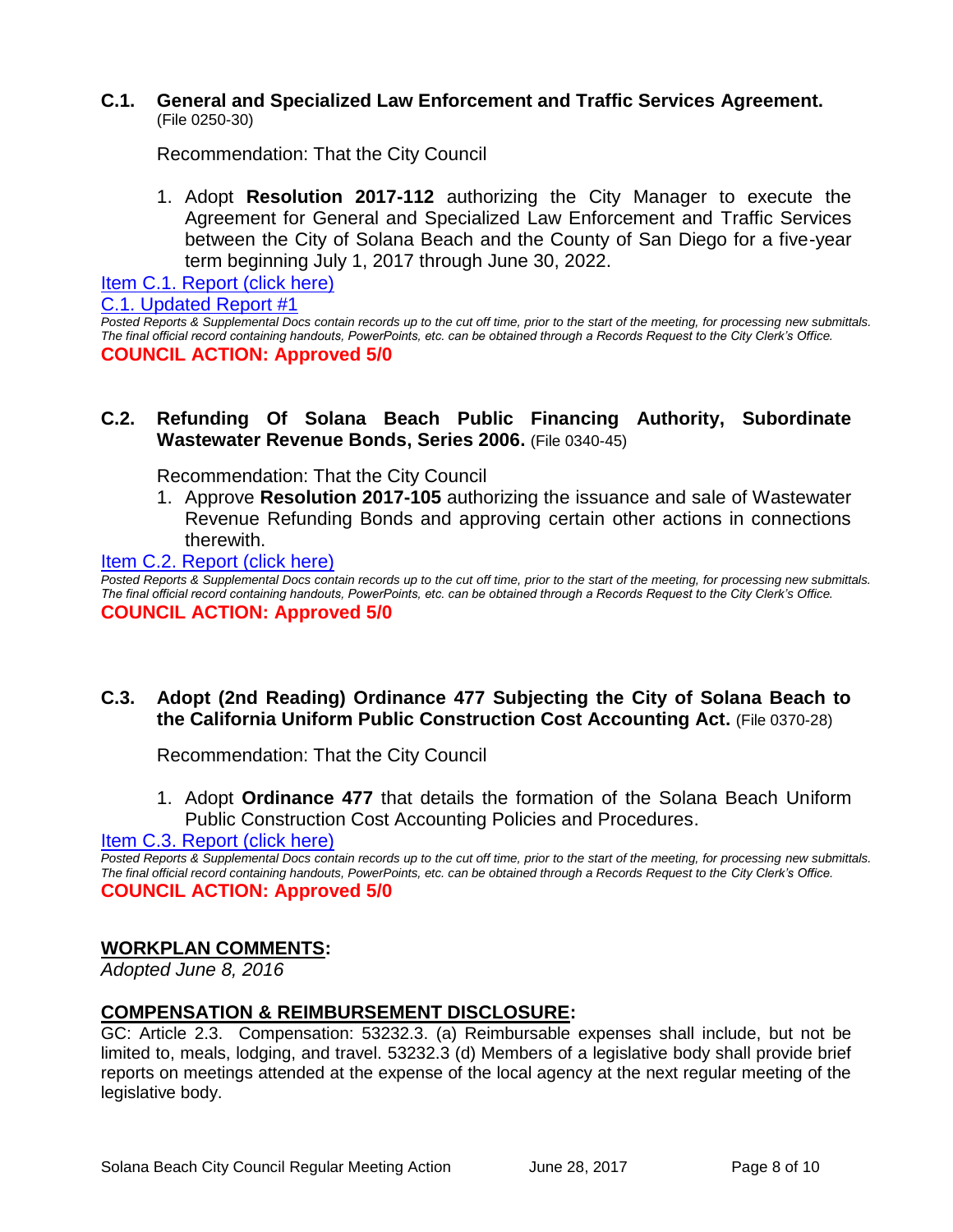## **COUNCIL COMMITTEE REPORTS:**

#### **Regional Committees: (outside agencies, appointed by this Council)**

- a. City Selection Committee (meets twice a year) Nichols (Edson, alternate).
- b. County Service Area 17 Marshall (Nichols, alternate).
- c. Escondido Creek Watershed Authority Marshall/Staff (no alternate).
- d. League of Ca. Cities' San Diego County Executive Committee Nichols (Edson, alternate) and any subcommittees.
- e. League of Ca. Cities' Local Legislative Committee Nichols (Edson, alternate)
- f. League of Ca. Cities' Coastal Cities Issues Group (CCIG) Nichols (Edson, alternate)
- g. North County Dispatch JPA Marshall (Edson, alternate).
- h. North County Transit District Edson (Nichols, alternate)
- i. Regional Solid Waste Association (RSWA) Nichols (Hegenauer, alternate).
- j. SANDAG Zito (Primary), Edson (1<sup>st</sup> alternate), Nichols ( $2^{nd}$  alternate) and any subcommittees.
- k. SANDAG Shoreline Preservation Committee Zito (Hegenauer, alternate).
- l. San Dieguito River Valley JPA Hegenauer (Nichols, alternate).
- m. San Elijo JPA Marshall, Zito (City Manager, alternate).
- n. 22<sup>nd</sup> Agricultural District Association Community Relations Committee Marshall, Edson.

#### **Standing Committees: (All Primary Members)** *(Permanent Committees)*

- a. Business Liaison Committee Zito, Edson.
- b. Highway 101 / Cedros Ave. Development Committee Edson, Nichols.
- c. Fire Dept. Management Governance & Organizational Evaluation Edson, Hegenauer
- d. I-5 Construction Committee Zito, Edson.
- e. Parks and Recreation Committee Nichols, Zito
- f. Public Arts Committee Marshall, Hegenauer.
- g. School Relations Committee Nichols, Hegenauer.

## **ADJOURN:**

#### **AFFIDAVIT OF POSTING**

*STATE OF CALIFORNIA COUNTY OF SAN DIEGO CITY OF SOLANA BEACH* §

I, Angela Ivey, City Clerk of the City of Solana Beach, do hereby certify that this Agenda for the June 28, 2017 Council Meeting was called by City Council, Successor Agency to the Redevelopment Agency, Public Financing Authority, and the Housing Authority of the City of Solana Beach, California, was provided and posted on June 21, 2017 at 4:30 p.m. on the City Bulletin Board at the entrance to the City Council Chambers. Said meeting is held at 6:00 p.m., June 28, 2017, in the Council Chambers, at City Hall, 635 S. Highway 101, Solana Beach, California.

> Angela Ivey, City Clerk City of Solana Beach, CA